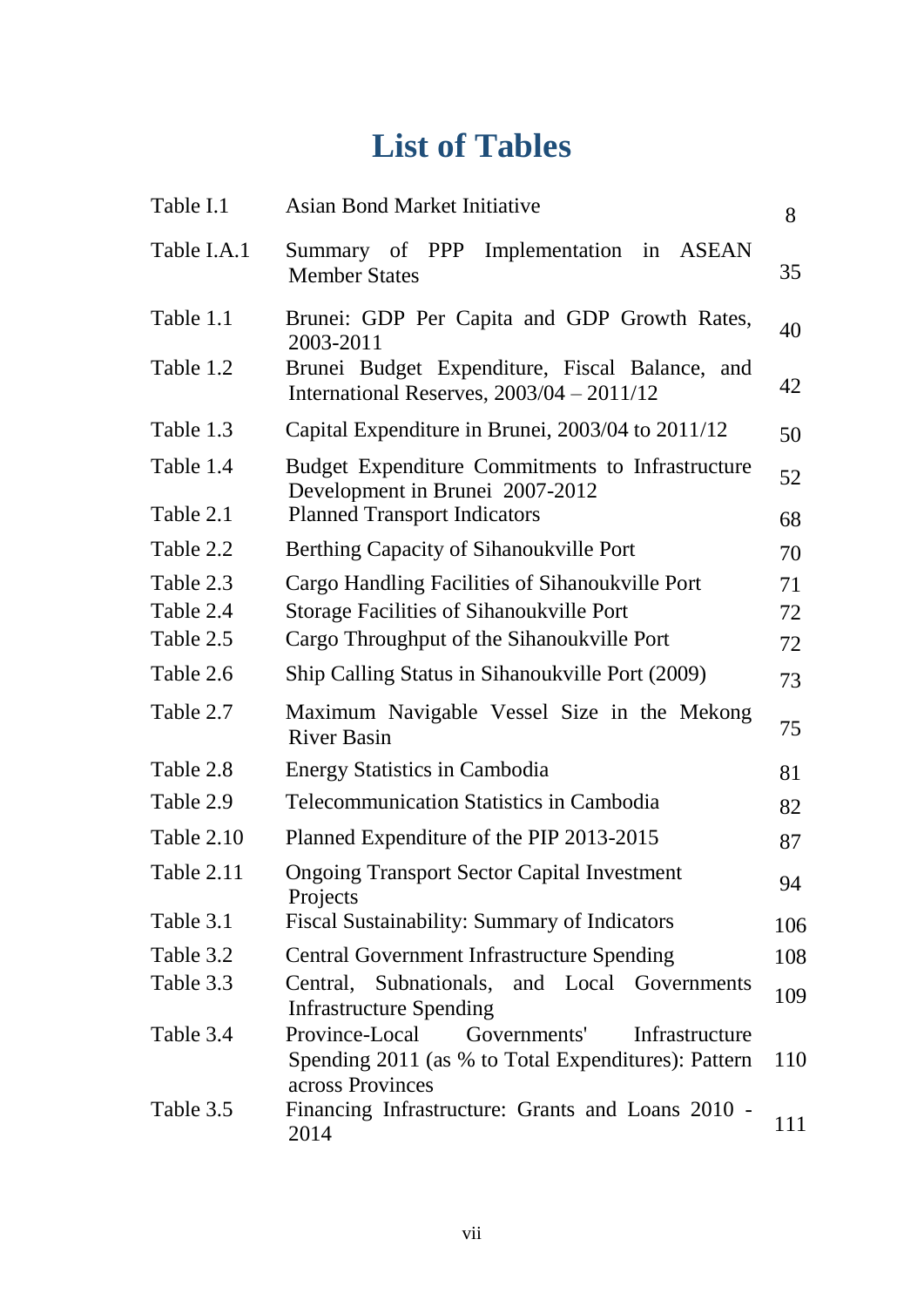| Infrastructure Investment<br><b>Based</b><br>on<br>114                                              |
|-----------------------------------------------------------------------------------------------------|
|                                                                                                     |
| 117                                                                                                 |
| Projects: Based on Sectors/Sub<br>Sectors,<br>Implementing Agencies, and Targeted<br>Regions<br>119 |
| Summary of Central Government's Realised Budget<br>127                                              |
| General Composition of Government Expenditures in<br>128<br>2013 Budget: By Level of Government     |
| Financing Infrastructure of Local Governments:<br>128                                               |
| Financing Infrastructure of Provincial Governments:<br>129                                          |
| 129                                                                                                 |
| Development Partner's Financing for Infrastructure<br>129                                           |
| Macroeconomic Development in Laos, 1990–2011<br>133                                                 |
| Infrastructure Investment Needs as a % of Estimated<br>136                                          |
| Length of the Roads for the Whole Country<br>137                                                    |
| <b>Freight Transport by Categories of Transport</b><br>139                                          |
| Summary Lao PDR Road Maintenance Project 2<br>140                                                   |
| 144                                                                                                 |
| Forecast on Domestic Electricity Demand for the<br>145                                              |
| 149                                                                                                 |
| Power Projects Completed in Year 2009-2010<br>149                                                   |
| 151                                                                                                 |
| 172                                                                                                 |
|                                                                                                     |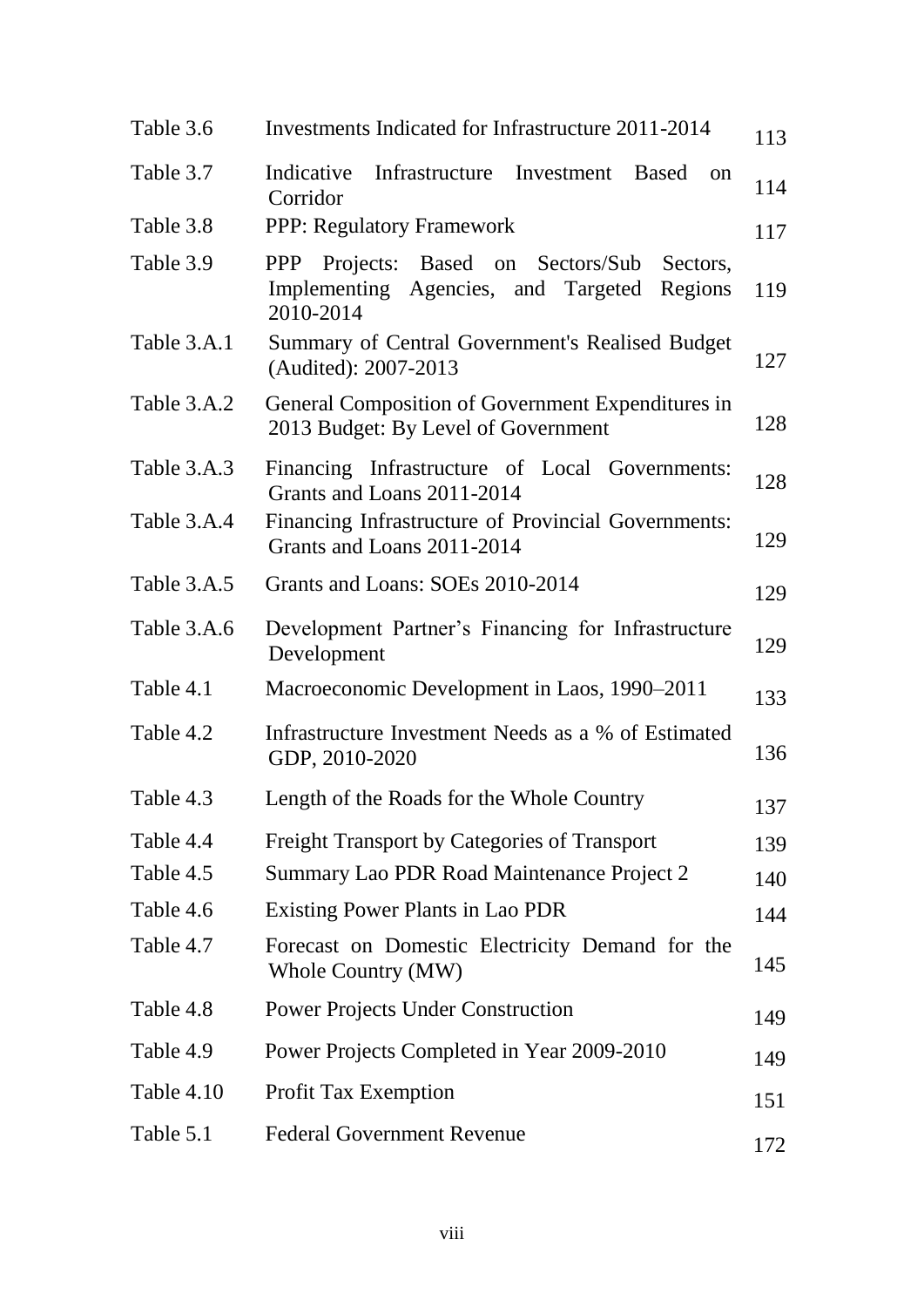| Table 5.2   | Federal Government's Development Expenditure by<br>Sector, 2011 - 2013                               | 173 |
|-------------|------------------------------------------------------------------------------------------------------|-----|
| Table 5.3   | Malaysian role in MPAC project                                                                       | 187 |
| Table 5.4   | <b>Budget Allocation for Infrastructure Development</b>                                              | 188 |
| Table 5.5   | <b>PPP</b> Achievements                                                                              | 193 |
| Table 5.6   | Implemented PPP Projects by Economic Sectors,<br>1983-2010                                           | 194 |
| Table 5.7   | Equity Contribution for ASEAN Infrastructure Fund,<br>in US\$ million                                | 195 |
| Table 5.A.1 | Area                                                                                                 | 209 |
| Table 5.A.2 | Population                                                                                           | 209 |
| Table 5.A.3 | <b>Population Age Structure</b>                                                                      | 209 |
| Table 5.C.1 | Comparison: Privatisation, PPP, and Conventional<br><b>Methods of Procurement of Public Services</b> | 212 |
| Table 5.C.2 | Sample PPP Projects in Malaysia                                                                      | 213 |
| Table 5.C.3 | Major Roads Projects, 1995-2005                                                                      | 215 |
| Table 5.C.4 | Recent and Upcoming PPP Projects in Malaysia,<br>2011-2015                                           | 217 |
| Table 6.1   | Electricity Connectivity and Consumption (2009) in<br><b>Selected Asian Nations</b>                  | 234 |
| Table 6.2   | Government's Financing of Infrastructure                                                             | 240 |
| Table 6.A.1 | Road Transport in Myanmar                                                                            | 249 |
| Table 6.A.2 | Length and Width of Sule Pagoda Wharves and<br><b>Type of Cargo Handling</b>                         | 253 |
| Table 6.A.3 | Container Handling at Bo Aung Gyaw Street<br>Wharves                                                 | 253 |
| Table 6.A.4 | Number of Vessels Called, Container and General<br>Cargo Handling at MITT                            | 254 |
| Table 6.A.5 | Number of Vessels, G.C. and Container Handling In<br>Each Budget Year at MIP                         | 256 |
| Table 6.A.6 | Cargo Handled in All Ports of Yangon                                                                 | 257 |
| Table 6.A.7 | Water Transport in Myanmar                                                                           | 258 |
| Table 6.A.8 | Railway Transport in Myanmar                                                                         | 261 |
| Table 6.A.9 | Air Transport in Myanmar                                                                             | 263 |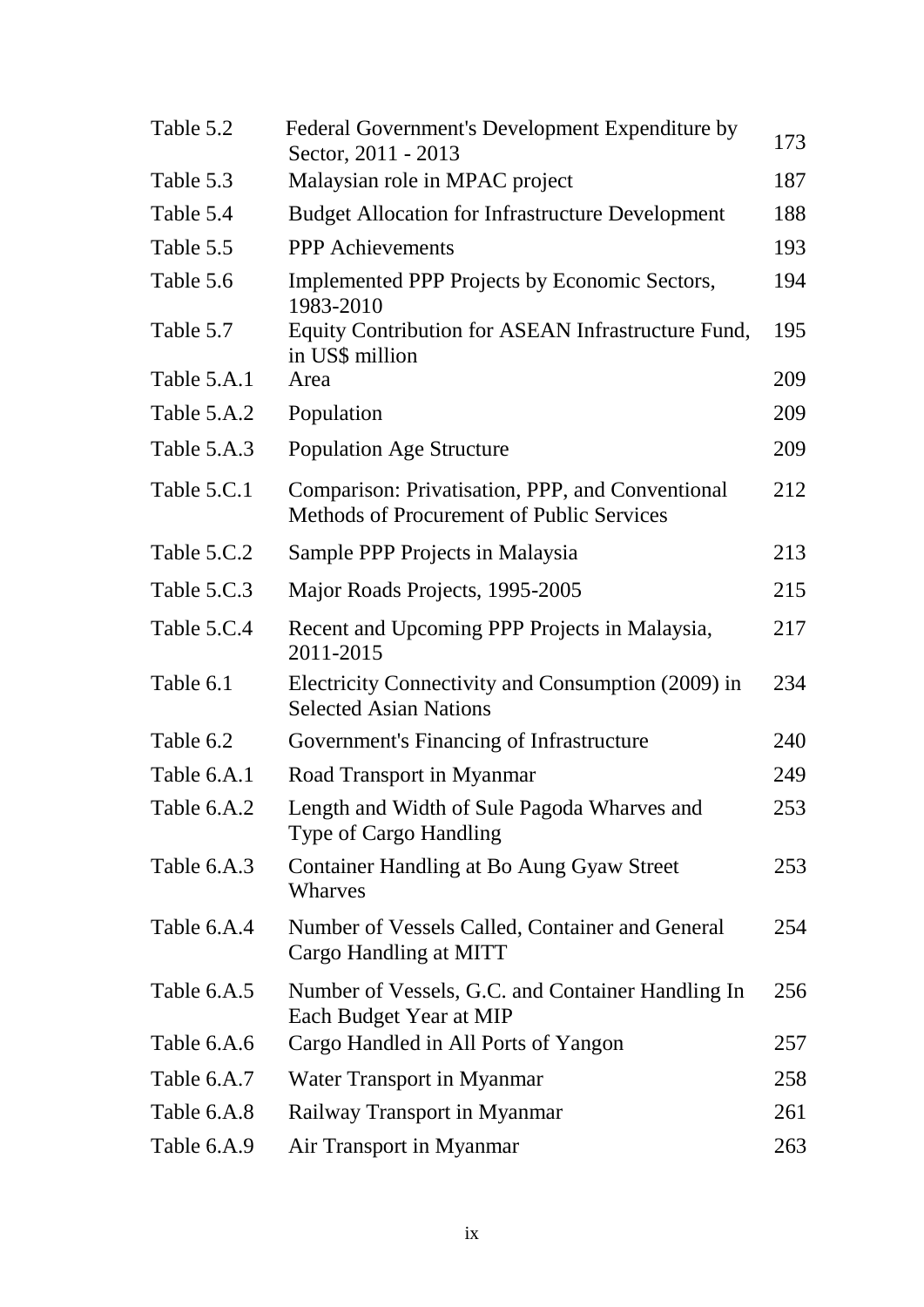| Table 7.1   | Amount of Grants and Loans Availed by Electric<br>Cooperatives, 2008-2012                                                 | 274 |
|-------------|---------------------------------------------------------------------------------------------------------------------------|-----|
| Table 7.2   | Amount of Loans and Grants Availed by Water<br>Districts, 2008-2012                                                       | 274 |
| Table 7.3   | ODA Loans, by Sector, 2008-2012                                                                                           | 278 |
| Table 7.4   | <b>Infrastructure Loan Amount by Development</b><br>Partner, 2010-2012                                                    | 279 |
| Table 7.5   | ODA Grants by Sector, 2008-2012                                                                                           | 280 |
| Table 7.6   | Grant Amount by Development Partner, 2010-2012                                                                            | 282 |
| Table 7.7   | Basic Design and Structure of the ASEAN<br>Infrastructure Fund (AIF)                                                      | 283 |
| Table 7.8   | <b>Operational PPP Projects by Sector (as of December</b><br>2012)                                                        | 290 |
| Table 7.9   | PPP Project Pipeline (as of July 2013)                                                                                    | 291 |
| Table 7.A.1 | Investment Target for Infrastructure by Funding<br>Source                                                                 | 303 |
| Table 7.A.2 | <b>Investment Targets by Agency/Department</b>                                                                            | 304 |
| Table 7.A.3 | List of Infrastructure Projects in the Revalidated PIP                                                                    | 306 |
| Table 7.A.4 | Profiles of Developing Partners, by Strategy<br>Framework, by Priority Areas                                              | 314 |
| Table 7.A.5 | <b>ODA</b> Infrastructure Pipeline                                                                                        | 318 |
| Table 8.1   | Singapore Growth Rates and GDP Per Capita, 2003-<br>2011                                                                  | 329 |
| Table 8.2   | Fiscal Indicators, 2007-2012                                                                                              | 330 |
| Table 9.1   | Flow of Funds Indicators of Thailand                                                                                      | 354 |
| Table 9.2   | <b>Thailand Domestic Freight Volume</b>                                                                                   | 357 |
| Table 9.3   | Thailand International Freight Transport in 2011                                                                          | 357 |
| Table 9.4   | Organisations Within the Ministry of Transport                                                                            | 358 |
| Table 9.5   | Allocated Public Budget for Transport Sector                                                                              | 360 |
| Table 9.6   | Length of Road Network in Thailand from GIS<br>Database for 2009                                                          | 361 |
| Table 9.7   | Overall Financial Status of State Enterprises of the<br><b>Ministry of Transport</b>                                      | 365 |
| Table 9.8   | Net Profits or Losses of Select State Enterprises for<br>Land Transport under the Ministry of Transport,<br>$2003 - 2012$ | 365 |